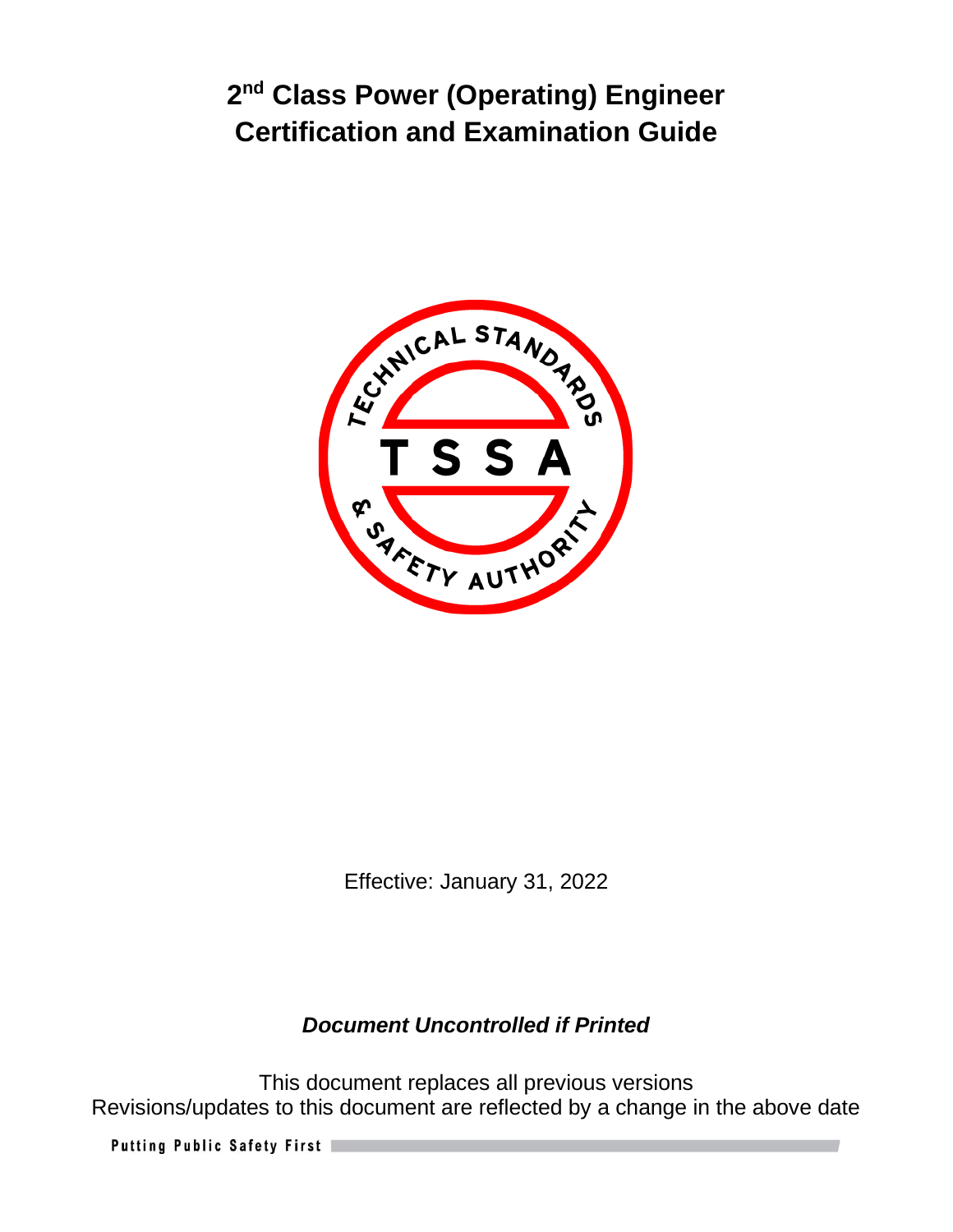

# **Syllabus**

The following SOPEEC syllabus has been adopted by TSSA and provides the subject matter upon which a candidate will be examined, and all related topics of study.

### **2A-1** *A***. A.S.M.E. CODE, SECTIONS 1 & 8, CALCULATIONS:**

Design values to be computed for the following boiler and pressure vessel parts:

- a. Cylindrical components; dished heads; unstayed flat heads, formed heads, shells and covers.
- b. Openings and compensation: openings in shells, headers and heads; compensation required; strength of compensation, pressure vessel openings and reinforcements.
- c. Stayed surfaces: dimensions and locations of stay bolts, ligaments and braced surfaces.
- d. Safety valves and safety relief valves: size and capacity.
- e. Firetube Boilers:
	- i. Combustion chambers and furnaces: plain circular furnaces; circular flues; Adamson ring reinforced and corrugated furnaces.
	- ii. Stayed surfaces: maximum spacing of stays; areas of heads to be stayed; stresses in diagonal stays.

#### *B***. INDUSTRIAL ADMINISTRATION:**

- a. Legislation: a thorough knowledge of the jurisdictional Act and the Regulations under the Act.
- b. Installations: factors and codes governing plant designs and layouts; contract specifications; working knowledge of the engineering and administration involved in plant erection; practical modifications of existing plant.
- c. Management:
	- i. Functions and objectives of management.
	- ii. Personnel management: selection of staff; personnel training; motivating personnel; disciplining employees.
	- iii. Planning; decision-making; report writing.
	- iv. Plant maintenance; inspection; budgeting.
	- v. Safety programs.

#### *C***. APPLIED MECHANICS:**

- a. Velocity and acceleration: speed; linear velocity and acceleration; angular velocity and acceleration; relative and absolute velocity.
- b. Mass, motion and inertia: force of gravity; weight; mass inertia; accelerating force; momentum.
- c. Work, power and energy: work, graphical representation; indicated and brake horsepower; potential and kinetic energy; conservation of energy; flywheel.
- d. Torque and angular motion: moment of inertia; radius of gyration; work done by torque.
- e. Motion in a circular path: centripetal acceleration; centripetal and centrifugal force; balancing of rotating masses; governors.
- f. Friction: coefficient of friction; frictional force; motion on horizontal and inclined planes; the screw thread; transmission of power by belt drives.
- g. Moments: moments of forces; couple; centroids and second moments of area.
- h. Stress and strain: modulus of elasticity; restricted expansion.
- i. Shearing forces and bending moments: sign conventions; conditions of equilibrium; simply supported beams and cantilevers; concentrated and distributed loading; mathematical and graphical solutions for shearing force and bending moment diagrams.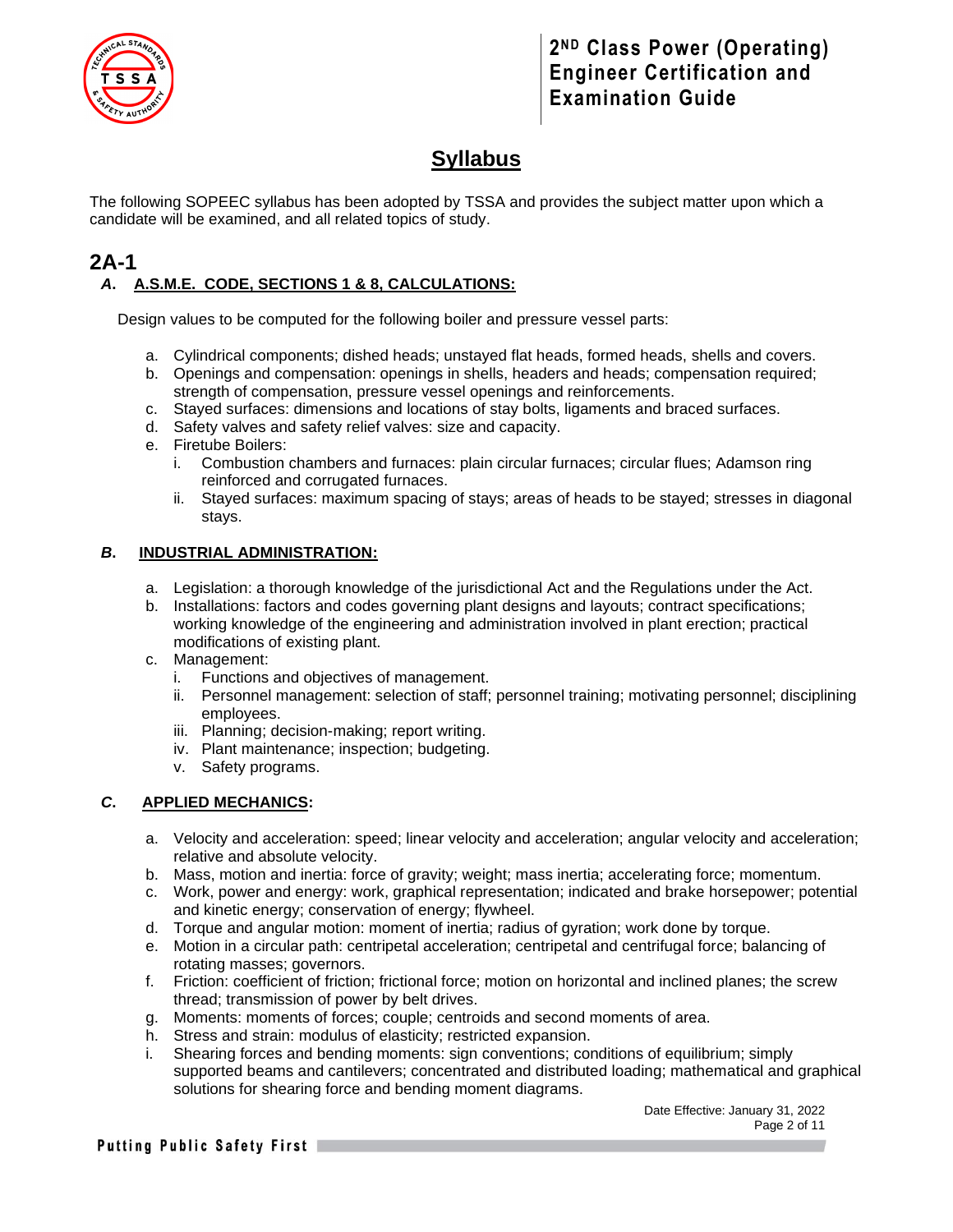

- j. Torsion: fundamental torsion equation; relationship between torque, stress and horsepower; maximum and mean torque; coupling bolts.
- k. Pressure of liquids: density; specific gravity; pressure at any depth; centre of pressure; displacement.
- l. Flow of liquids: pressure head; Bernoulli's law; Venturi meter; flow through orifices.

### **2A2**

#### *D***. THERMODYNAMICS:**

- a. Heat and measurement of heat: temperature scales; absolute temperature; units of heat and their relationship; specific heat; water equivalent; sensible and latent heat; heat mixtures.
- b. Expansion of solids and heat transfer: linear, surface and volumetric expansion; conduction, convection and radiation.
- c. Work and heat: mechanical equivalent of heat; laws of thermo-dynamics; Boyle's and Charles' Laws; general gas law; characteristic constant of a gas; specific heats of gases; thermal efficiency.
- d. Expansion and compression of gases: Dalton's Law of partial pressures, adiabatic, isothermal and polytropic; ratios of expansion and compression; work done during expansion and compression.
- e. Thermodynamics of steam: steam tables; saturated and superheated steam; dryness fraction; specific volume; specific heat of superheated steam; heat mixtures; throttling and separating calorimeters; internal energy of steam, enthalpy.
- f. Entropy: entropy of water, evaporation and superheated steam; temperature-entropy diagrams and charts; computations of entropy values.
- g. Practical Cycles:
	- i. Practical cycles: Rankine; Otto; Diesel; Brayton, thermal efficiencies; pressure-volume and temperature-entropy diagrams.
	- ii. Energy flow calculations; efficiency limits of heat engines, boiler and plant efficiencies, heat balance testing.

#### *E***. METALLURGY:**

- a. Non-ferrous metals: properties, composition and uses; copper; brasses; bronzes; aluminum; white metal.
- b. The structure of metals: atoms; elements; crystalline structure of metals; grains and grain boundaries, metallographic examination.
- c. Alloying elements in iron; iron-carbon equilibrium diagram; alloy steels; stainless steels and highchromium alloys; cladding steels.
- d. Heat treatment of metals: normalizing; annealing; spheroidizing; hardening; tempering; quenching.
- e. Welding symbols
- f. Metallurgical applications/specifications to power plant piping and tubing
- g. Electrochemistry principles applied to corrosion, corrosion forms, control method, testing, monitoring, prevention and failure analysis (effective July 1, 2011).

#### *F***. TESTING OF MATERIALS:**

- a. Procedures and interpretations affecting tensile, hardness and impact tests; forms of specimens tested.
- b. Mechanical, physical and thermal properties of ferrous metals: creep resistance, corrosion resistance and fatigue tests.
- c. Weldment defects: dimensional defects; structural discontinuities; defective properties.
- d. Nondestructive testing: visual inspection; magnetic particle inspection; liquid penetrant testing; proof tests; leak tests, ultrasonic, radiography, acoustic emission.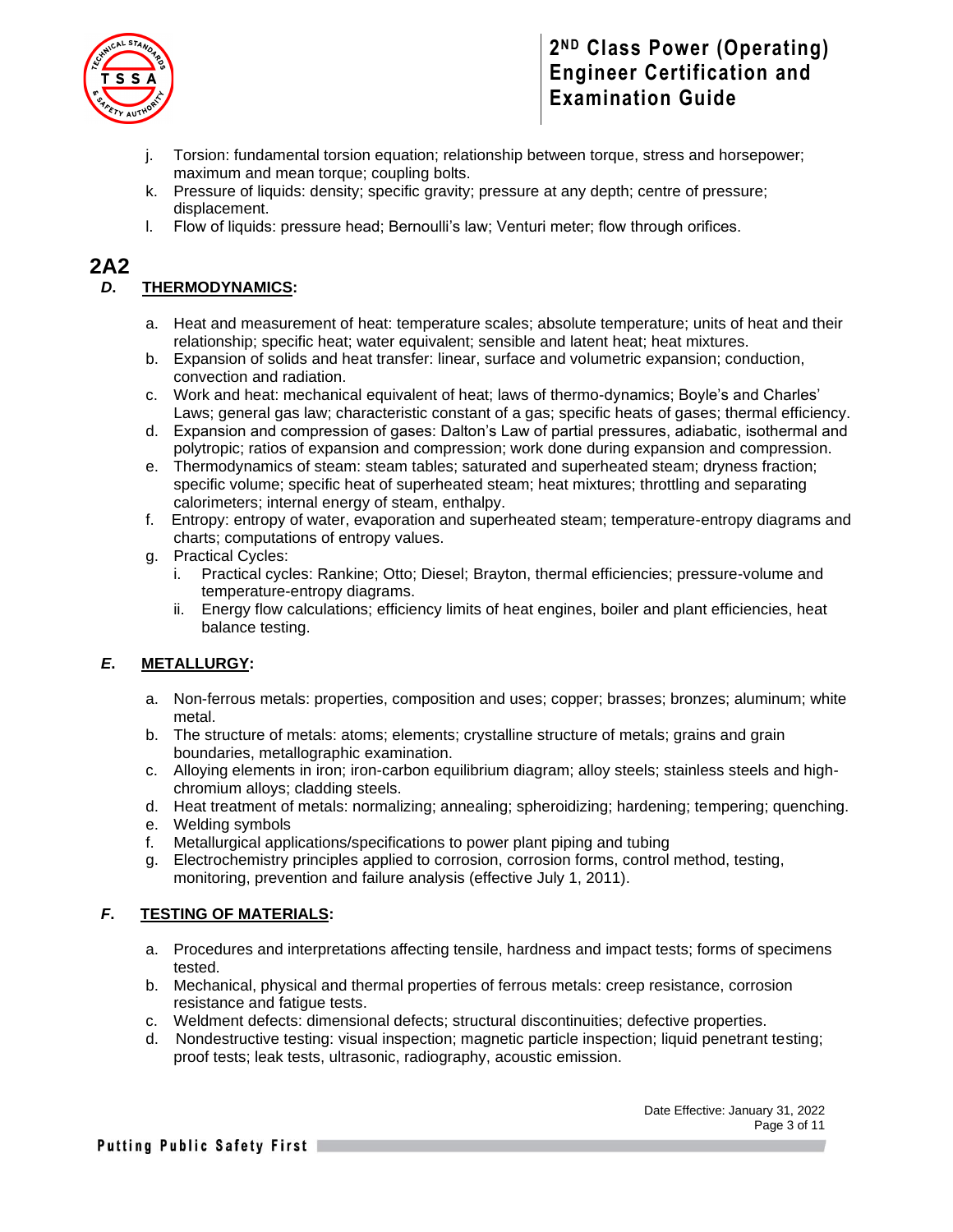

### **2A3**

#### *G***. BOILERS:**

- a. Steam generator design considerations.
- b. Methods of heat transfer; circulation; steam generator ratings.
- c. Specialized boiler designs and applications
- d. Types and applications of firetube and watertube boilers/steam generators.
- e. Boiler fittings, including safety devices, drum internals, soot blowers.
- f. Boiler details: waterwalls; superheaters; desuperheaters; attemperators; economizers; air heaters; blow-down systems; flash tanks; steam separators.
- g. Methods of installation and support: foundations; settings; methods of tubing; top drum erection; shop and field assembly.
- h. Insulation: duct and baffle arrangements; boiler casings.
- i. Operation: start up and shut down; boiling out; drying out refractory; lay-up procedure; safety precautions.
- j. Maintenance; mechanical and chemical cleaning; inspection; upkeep and repairs; hydrostatic test; safety precautions.
- k. Boiler Inspections: *detailed procedure for complete inspection of a large boiler, including water side, fire side, and auxiliary equipment; thermal radiation techniques; inspection records and reporting procedures; liaison procedure with boiler inspector; involvement of other personnel in inspection (engineering staff, operators); inspection equipment; inspection safety.*

#### *H***. PUMPS:**

- a. Practical Applications of pumping theory for power plants;
- b. Installation; maintenance; operation/control.
- c. Constructional details including impeller types; seal selection; shaft alignment; thrust balancers; tachometers.
- d. Boiler feed pump re-circulation control.

#### *I.* **WATER TREATMENT:**

- a. Water and its impurities.
- b. Methods of feedwater treatment: subsidence; coagulation; filtration; oil removal; lime-soda softening; hot process phosphate softening; sodium and hydrogen zeolite softening; silica removal; demineralization; deaeration; evaporation; electro-dialysis and electro-deionization (ED / EDI); reverse osmosis (RO); microfiltration
- c. Internal treatment of boiler water: control of scale, foam, embrittlement, return line corrosion; chelating agents; sludge conditioning; pH control; deaeration; carryover; blowdown; chemical feed systems; silica turbine blade deposits.
- d. Analytical methods and equipment: i. Instruments: embrittlement detectors; steam purity; total solid meters; methods of steam sampling;
	- measurement of pH.
	- ii. Water analysis and interpretation of analytical results.
- e. Cooling water treatment; slime and algae control, corrosion control.
- f. Industrial waste treatment: effects caused by waste discharge; mechanical, chemical and biological methods of waste treatment.
- g. Potable Water treatment and testing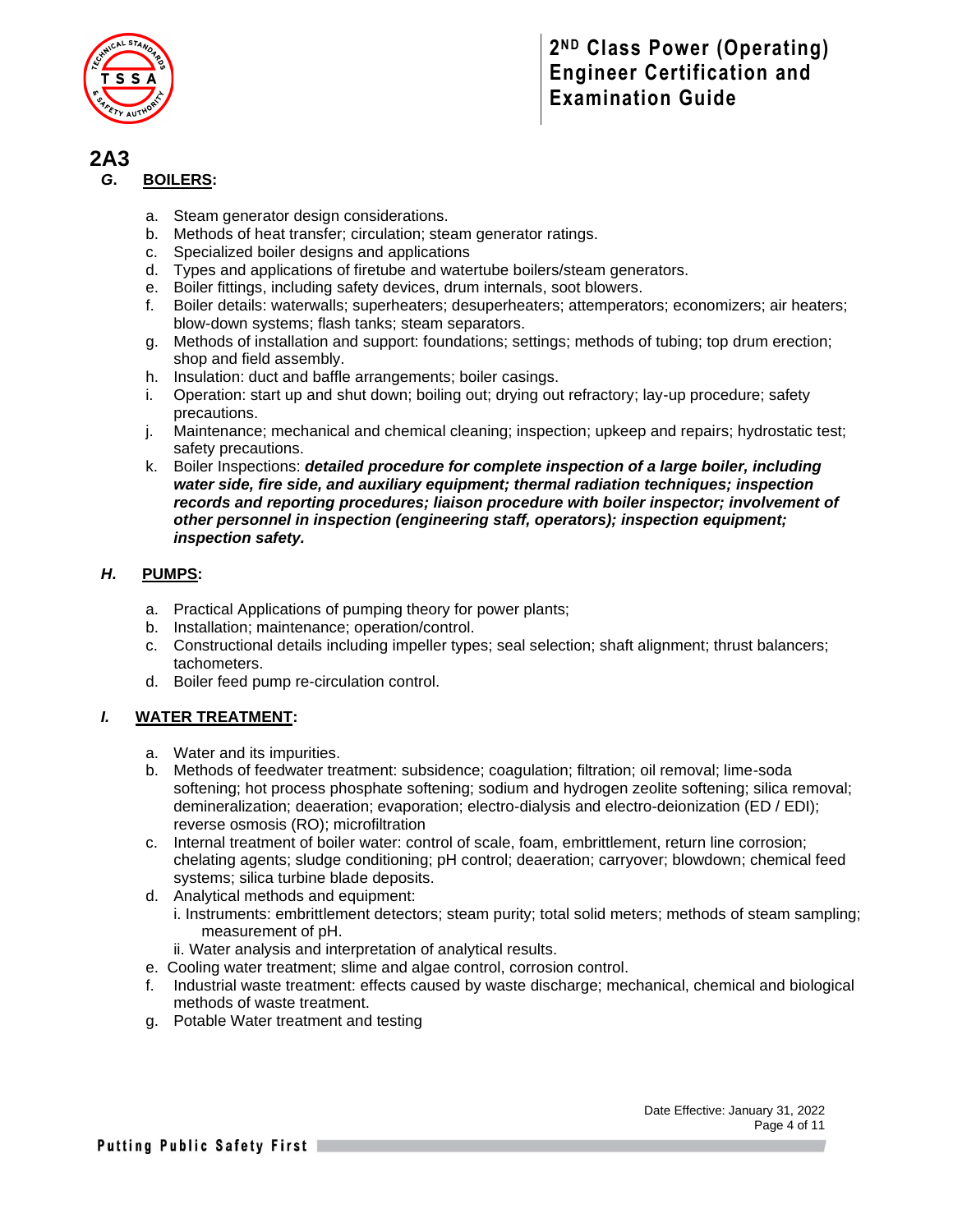

### **2B1**

#### *J.* **HEAT ENGINES AND PRIME MOVERS:**

#### **a. Steam Turbines:**

- i. Applications of operating principles: impulse and reaction turbines, classifications.
- ii. Construction: casings; rotors; dummy pistons; blading; diaphragms; glands; seals; flexible couplings; bearings; thrusts.
- iii. Details: turning gears; drains; rotor adjustment; dynamic and static balancing; critical speed; lubricating oil systems; jacking oil pump; piping; reducing gears; expansion and anchoring.
- iv. Control: governors; governor systems; control valves; grid type extraction valves; casing relief valves; overspeed trips; turbine supervisory equipment.
- v. Operation: starting up and shutting down; normal operation; flow diagrams; efficiencies.
- vi. Maintenance: repairs; shaft alignment; bearing; thrust, blade and packing clearances; blade fouling and erosion; cleaning after erection.
- vii. Theory: nozzles; velocity diagrams; angle of entry and velocity calculations; work done on blades and blade characteristics.
- viii. Condensing equipment
	- a. Condensers: types and constructional details; backwashing and cleaning; leak testing.
	- b. Condenser ancillary equipment: air ejectors; cooling water systems; intakes and intake screens; cooling towers and ponds; atmospheric exhaust valves; circulating pumps; condensate pumps.

#### **b. Internal Combustion Engines:**

- Applications: two and four stroke, oil burning, gas and dual-fuel.
- ii. Fuels: classification; properties; impurities; methods of purifying and clarifying; injection systems; ignition systems; scavenging and supercharging arrangements.
- iii. Operation and maintenance: causes and prevention of incomplete combustion; starting up and shutting down: prevention of crankcase explosions; crankcase safety fittings; piston and cylinder troubles; repair and replacement of worn or broken parts.
- iv. Cooling: piston and jacket cooling water systems; cooling water treatment and removal of deposits; lubricating oil systems.

#### **c. Gas Turbines:**

- i. Applications of operating principles; types of gas turbines.
- ii. Open and closed cycle systems; regeneration; intercooling and reheating.
- iii. Gas turbine applications: dual shaft machines; free-piston gas generators, combined cycle.
- iv. Construction: rotors; blading; compressors; combustors: combustion chambers.
- v. Operation and control: starting up and shutting down; normal running procedures; control systems; safety devices.

#### *K.* **LUBRICATION:**

- a. Plant lubrication programme: lubrication survey; types of lubricating systems, air compressor, gas turbine, internal combustion engine, steam turbine; lubricating oil / governing/seal oil systems;
- b. Engine lubricating oil maintenance: causes of deterioration; additives; oil purification equipment.
- c. Applications of ball and roller bearings and their lubrication; bearing seals.

#### *L.* **PIPING:**

- a. Piping material identification and selection, appropriate Code procedures, inspection, leak tests.
- b. Strength of piping; high temperature effects.
- c. Support; expansion allowances; cold springing; drainage; insulation.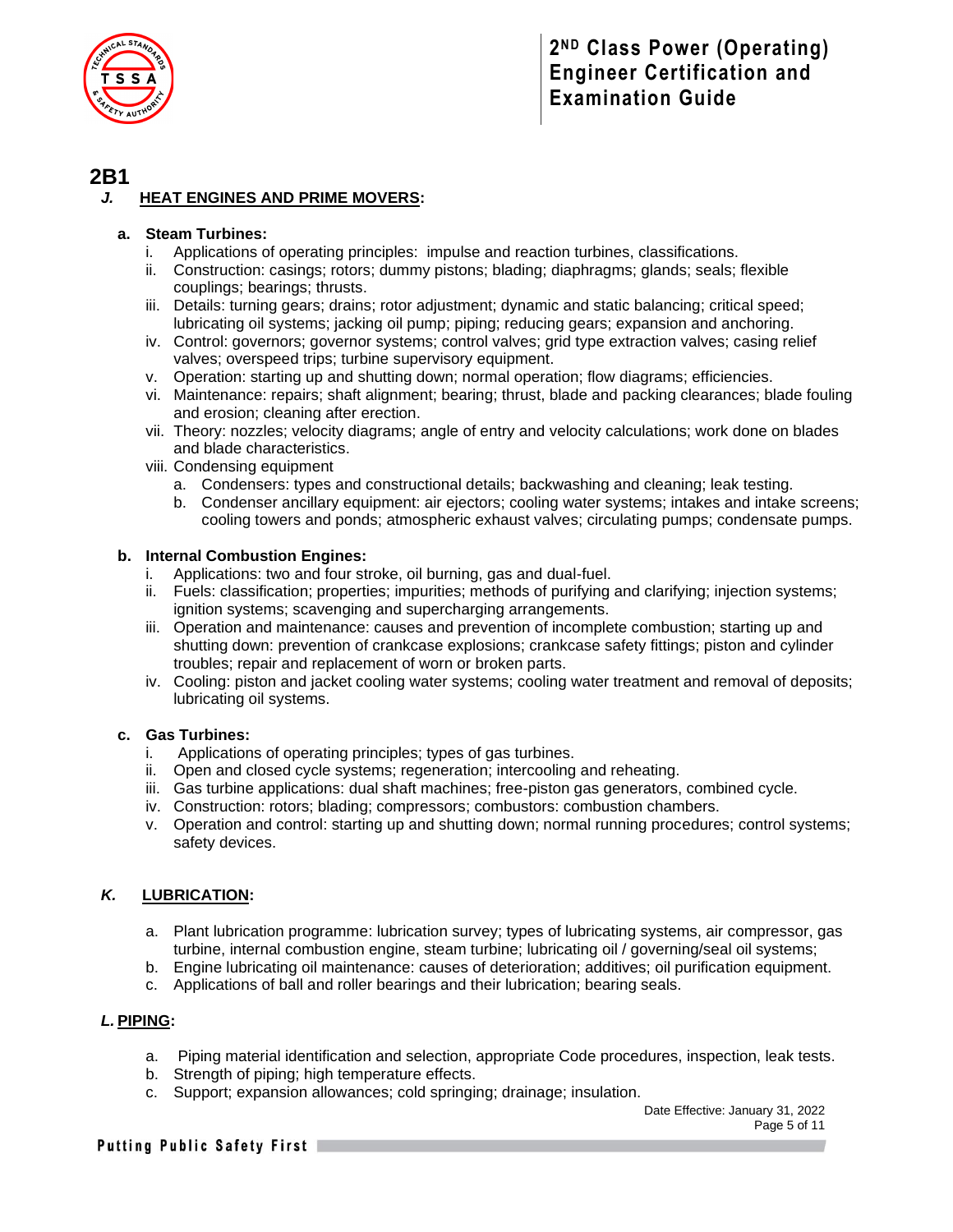

- d. Theory and effects of water hammer.
- e. Layouts of piping in Power and Pressure Plants.

#### *M.* **MECHANICAL DRAWING:**

- a. Pictorial drawing; geometrical constructions.
- b. Orthographic, auxiliary, axonometric and oblique projections.
- c. Sectioning and dimensioning.
- d. Flow diagrams; piping drawings; charts.
- e. Industrial Drawings, types and interpretation.

### **2B2**

#### *N***. POWER PLANT SYSTEMS:**

- a. Feed water systems; layout and operation. Regenerative feed heating cycle; closed feed systems; feed heaters; deaerators.
- b. Steam Piping systems.
- c. Fuel systems; layout and operation.
- d. Steam Condensate system; layout and operation.
- e. Cooling water systems; layout and operation.
- f. Waste handling systems; layout and operation.
- g. Integration of powerplant water systems.

#### *O***. CONTROL INSTRUMENTATION:**

- a. Electrical and Electronic Pressure measuring devices and component placement/installation.
- b. Electrical and Electronic Temperature measuring instruments and component placement / installation.
- c. Flow measurements with differential pressure flow meters:
	- i. Primary elements: orifice plate; flow nozzle; venturi tube; pitot tube; flow-nozzle pipes.
	- ii. Indicating mechanisms: manometer; ring balance; force balance; electric.
	- iii. Component placement/installation.
- d. Liquid level measurement and control and component installation: ball-float; displacement-type; hydrostatic head; electric and pneumatic level transmission; electric and magnetic type level-limit devices; remote water-level indicators.
- e. Final control elements: types and flow characteristics of control valves; construction details of control valves; power operators ---solenoid, pneumatic-diaphragm, power cylinder, and electric motor.
- f. One, two and three element boiler feedwater control systems.
- g. Superheated/reheated steam temperature control; steam pressure reducing and desuperheating control systems.
- h. Modes of automatic control; two position (; proportional; proportional-plus-reset and proportionalplus-reset-plus-rate.

i. Control Systems: Distributed Control Systems, Programmable Logic Controller.

#### *P***. FUELS AND COMBUSTION:**

- a. Combustion chemistry; chemical analysis of fuels.
- b. Fuels: classification; heat values; properties; fuel handling.
- c. Combustion: bomb calorimeter; analysis of flue gases; quantity of air required for combustion; draft calculations.

#### Putting Public Safety First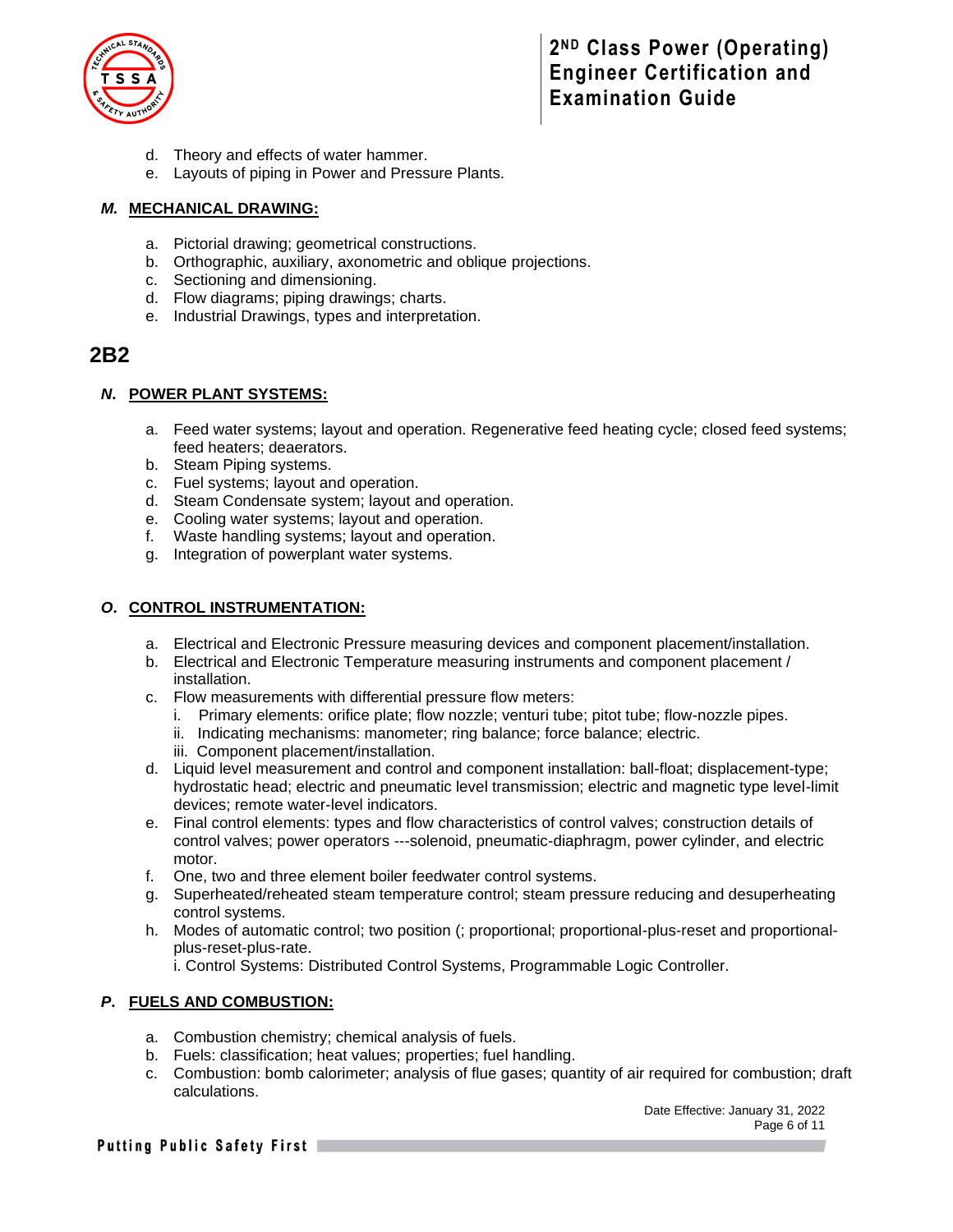

- d. Furnace types and designs; refractories; arches; separately fired reheat furnace.
- e. Firing equipment: pulverizes; oil and gas burners; storage and heating of oil; ash and slag disposal; ash fusion temperature, fuel burning systems.
- f. Draft: systems and equipment.
- g. Combustion Control:
	- i. Classification of systems; methods of operation; pneumatic, electric and hydraulic mediums; control systems and installations for gas, oil and coal firing.
	- ii. Flue-gas analysis;  $CO<sub>2</sub>$ ,  $O<sub>2</sub>$  and combustibles recorders.
	- iii. Combustion safeguards: purge and fan-failure interlock systems; flame-failure control systems; photoelectric tubes; rectifier rods.
	- iv. Packaged boiler-control systems: programming sequence; limiting devices and alarms.

#### *Q***. ENVIRONMENTAL PROTECTION:**

- a. Monitoring equipment and troubleshooting procedures: continuous emission monitoring systems; wastewater monitoring; data interpretation; troubleshooting.
- c. Specific environmental controls and equipment: integrated environmental controls; technical knowledge and efficient operating practices and monitoring for the following:
	- i. flue gas desulphurization
	- ii. selective catalytic reduction
	- iii. NO<sub>x</sub> reduction
	- iv. flue gas chemical conditioning
	- v. baghouses and precipitators
- d. Significance of measured parameters:
	- i. Air quality particulates, stack opacity,  $SO_2$  and  $NO_x$  concentration and mass flow, mercury,  $O_2$ , CO2, hydrocarbons.
	- ii Wastewater iron, phosphorous, biological oxygen demand, chemical oxygen demand, hydrocarbons, temperature, flow, pH, nitrogen.

### **2B3**

#### *R***. ELECTROTECHNOLOGY:**

#### **a. A.C. Theory:**

- i. The sine wave: generation of an alternating electromotive force; root mean square values; vector representation of sinusoidal quantities, peak, peak to peak.
- ii. Resistance, inductance and capacitance in single-phase A.C. circuits; inductive reactance; capacitive reactance, impedance, resonance.
- iii. Power in A.C. circuits; true and apparent power; practical importance of power factor; power factor correction.
- iv. Three-phase circuits: delta and star connected alternators and loads, current and voltage relationships; three-phase power.

#### **b. D.C. Machines:**

- i. Generators: principle of operation; construction; commutation; armature reaction; interpoles; compensating windings; lap and wave wound armatures; generator types and characteristics; parallel operation; voltage regulation; theory of self-excitation; efficiency and power losses; selection of generators and applications; parallel operation; ratings.
- ii. Motors: principle of motor action; torque development; Fleming's left-hand rule; back electromotive force: voltage, current and speed computation; motor types and characteristics; starting arrangements; dynamic and regenerative braking; speed control; efficiency and power losses.
- **c. A. C. Machines:**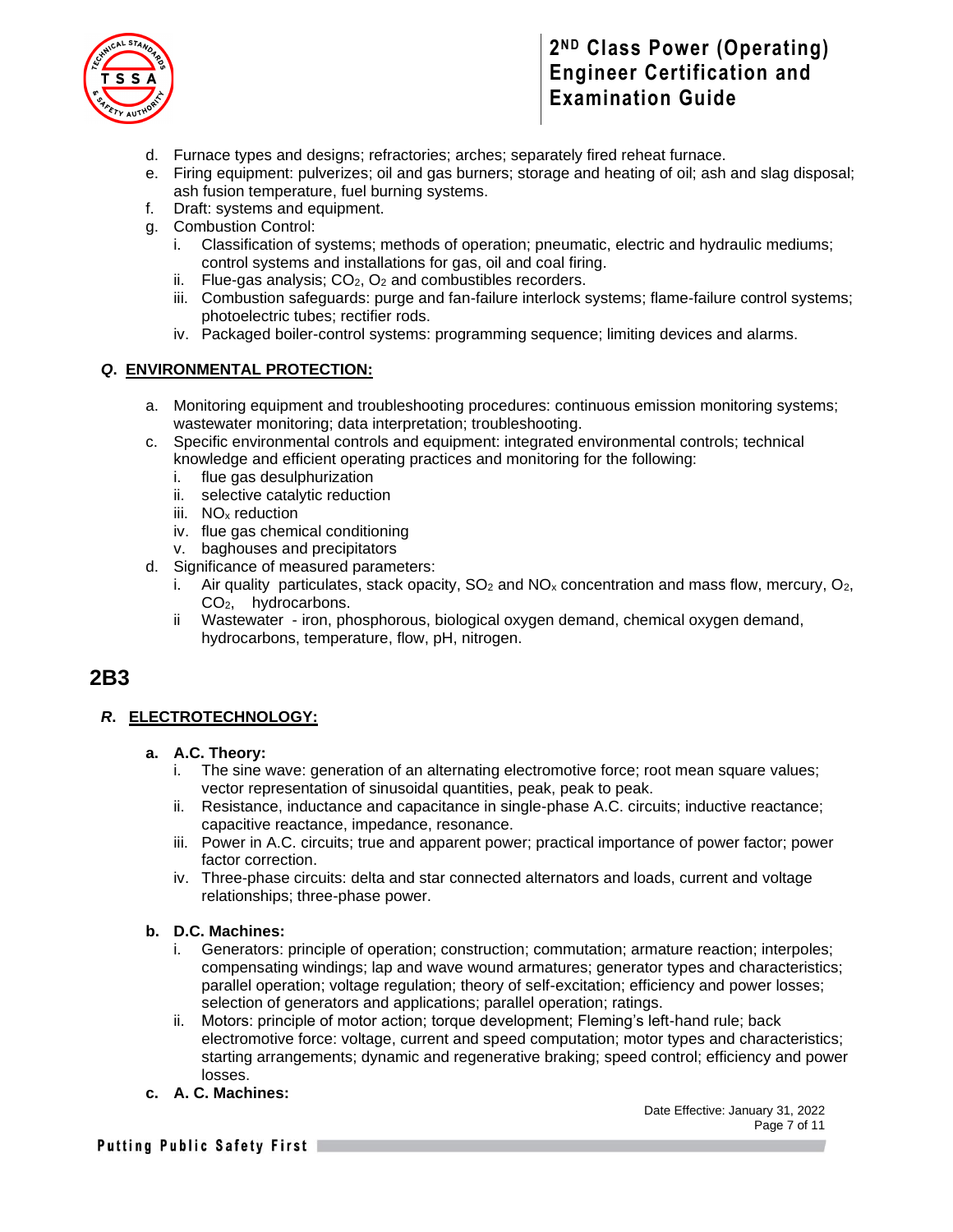

- i. Alternators: types; construction of stators, rotors and exciters; stator windings; relationship between speed, frequency and number of pole pairs; cooling systems; shaft sealing systems; voltage regulators; synchronizing; parallel operation; power factor control, voltage drops in armatures; rating, efficiency and power losses.
- ii. Single-phase motors: universal, shaded pole and split-phase types; repulsion-start and reluctance-start types; capacitance starting method.
- iii. Polyphase induction motors; principle of operation; rotating magnetic field; slip and rotor speed; stator and rotor construction; starting methods.
- iv. Synchronous motors: general facts concerning synchronous motors; stator and rotor construction, starting methods.
- v. Transformers: principle of transformer action; ratings; efficiency and losses; short and open circuit tests; types of construction; methods of cooling; connections; paralleling; instrument transformers.
- vi. Protection of electrical systems: alternator stator and rotor protection devices; motor protection devices; transformer safety fittings.
- vii. Circuit-protective equipment; interrupting capacity; fuses; switches; circuit-breakers; relays.

#### *S***. PRINCIPLES OF AIR AND GAS COMPRESSION:**

- a. Applications of air and gas compression: effects of altitude, temperature, and humidity.
- b. Reciprocating, axial, centrifugal and rotary compressors: operation, applications; construction; regulation and control; drive selection criteria and preventive maintenance.
- c. Ancillary equipment: valves; coolers; receivers; oil and water separators; filters; unloaders; safety/relief valves; instruments; piping layouts, dryers.

#### *T***. INDUSTRIAL/COMMERCIAL REFRIGERATION:**

- a. Applications of refrigeration: compression and absorption systems; thermoelectric refrigeration; hermetic cycles; cascade systems; heat pump systems.
- b. Refrigerating plants: types; layouts; installation details.
- c. Plant equipment: compressors; condensers; evaporators; liquid receivers; oil separators; absorbers; generators; heat exchangers; rectifiers; driers; scale traps; piping and fittings; cold room construction.
- d. Operation of refrigerating plants: starting up and shutting down; charging; hand and automatic purging; automatic expansion valves; compressor lubrication; brine solutions; leak testing; trouble shooting.
- e. Safety and control: Code requirements; safety fittings; compressor and system instrumentation and controls; cooling water system controls.
- f. Computations of capacities and performances of refrigerating plants; ideal and practical refrigerant cycles; theoretical piston displacement; heat pump effect; theoretical power; pressure-enthalpy charts

# **Certification Information**

#### **Qualifying Experience Time:**

Qualifying experience time served shall be in a plant that is required to be attended by an Operating Engineer or an unattended plant supervised by an Operating Engineer/Operator. Please refer to Table 8 of the Operating Engineers Regulation for plant rating/capacity, Table 8 in the Director's Order, or the Alternate Table 8 in the Minister's Order.

• The practical operating training requirement for second class certification is **2,880 hours** as a chief operating engineer in a third class plant; or **2,880 hours** as a third class operating engineer in a second or first class plant.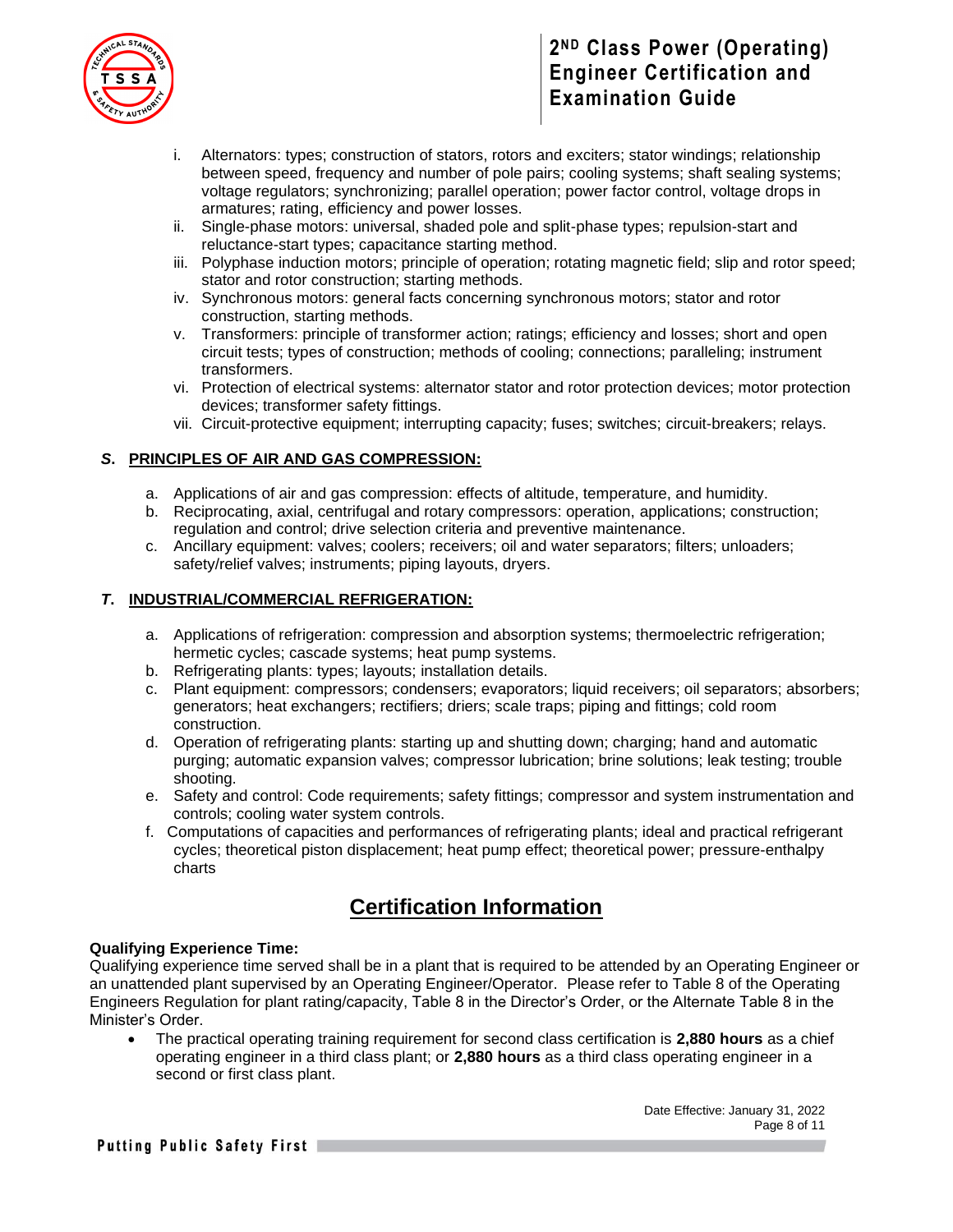

- The practical operating time requirement for second class certification is **2,080 hours** for candidates having successfully completed a full-time TSSA "approved-for-time-reduction" 2nd Class Operating Engineer program.
- The certification process will require minimum of 33% Qualifying Experience Time in the operation of Boilers at a registered plant. There will be a maximum of 33% of experience permitted on maintenance of regulated equipment, and the remainder of the experience requirements can be any combination of the technologies.

#### **Qualifying Experience attained in a Canadian Jurisdiction outside Ontario**

Qualifying time experience toward Operating/Power Engineering attained in a Canadian Jurisdiction outside Ontario must be attained in the operation and management of boilers at least of the type and capacities indicated on Tables 3 of the Operating Engineers Regulation, Ontario Regulation 219/01. The following information must be demonstrated to TSSA in a request for certification:

• A letter addressed to the candidate, on company letter head and signed, from the Chief Operating/Power Engineer, indicating the number of boilers trained on, the boiler types, boiler manufacturer, boiler(s) pressure, capacities in Kilowatts or Boiler Horsepower and the time periods when the experience was gained (dates). The Chief Operating/Power Engineer must indicate their certificate number and classification, as well as their formal position and contact information (i.e. telephone number, email address, etc.).

# **Training Providers**

As a convenience for students, TSSA has compiled a list of organizations, and/or institutions currently offering 'TSSA Approved for Time Reduction', training. The list can be found in the 'Operating Engineer section', of our TSSA Corporate website located at [www.tssa.org.](http://www.tssa.org/)

It is recommended that before undertaking examinations, the candidate complete a Second Class Power Engineering Course offered through a recognized Technical Institute or Training Provider.

Note: The process for 'TSSA approval' began in December of 2001. Trainers successful in obtaining TSSA approval, to offer "practical-time-reduction-training", will be identified accordingly by being listed on TSSA's Training Providers list.

### **Examination Information**

There are three (3) essay style examinations and three (3) multiple choice type examination that must be written that is 3 ½ hours in duration.

- The 2A-1, 2A-2, 2A-3 examinations require the candidate to answer any five (5), of the seven (7) questions. Only the first five (5) questions attempted will be marked. Read the introduction carefully as some examinations have mandatory questions, which must be attempted.
- The 2B-3, 2B-2, 2B-1 examinations consist of 100 multiple choice type questions.
	- Note: the syllabus for both essay type and multiple-choice type examinations remains unchanged.

The minimum passing mark for each examination is 65%, rewrites are allowed after 60 days.

Note: effective June 15, 2021, Operating Engineers/Operators will have the option to pursue exams and meet the experience requirements concurrently or at their own pace.

When answering examination questions, the candidate is expected to give sufficient information to warrant the marks assigned. For questions involving calculations, the candidate is expected to state the formula, insert given data, work through the steps and state your answer with the correct units in an appropriate closing

> Date Effective: January 31, 2022 Page 9 of 11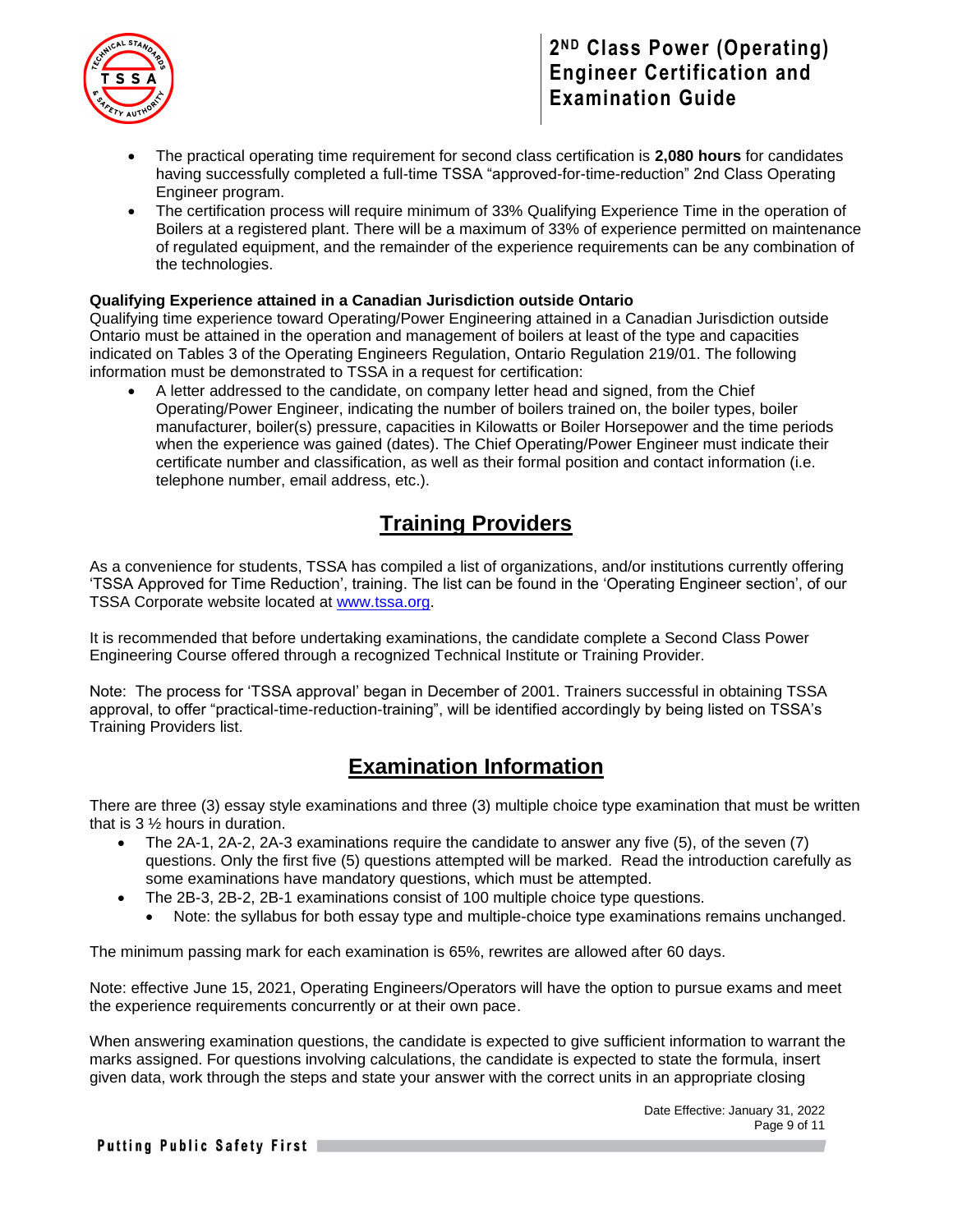

statement.

The examination candidate is expected to write legible, neat, and in pen. Sketches or drawings are to be in pencil and properly labeled. Rulers and (drawing) templates are to be used as neatness is considered in the marking scheme.

Examinations may be written at either a Ministry of Labour, Training and Skills Development exam centre or at a TSSA approved examination centre. To locate nearest centre, refer to "Register for an Exam" listing at [www.tssa.org.](http://www.tssa.org/)

Examination security will be strictly enforced. The examination administrator or invigilator reserves the right to revoke an examination at any time if the examination candidate is found to be in violation of the TSSA examination or MTCU procedures. The examination candidate will be subject to further investigation, which may result in the revocation of an authorization or restrictions may be applied to all future examinations.

Examination candidates are eligible to submit a formal request for a review of their essay examination result within 60 days from the issuance of the formal correspondence issued by TSSA. Candidates who wish to obtain a review of their essay examination, must submit a written request to TSSA, via [certandexams@tssa.org,](mailto:certandexams@tssa.org) with the administrative fee of \$75.00. Note the following:

- The purpose of the review is to assist the candidate when preparing to rewrite the examination.
- As a result of the review, the Operating Engineers Examiner will contact the candidate via telephone to discuss the strengths and weaknesses of the examination. Be advised that specific examination questions will not be discussed with the candidate.
- If the Operating Engineers Examiner finds justification to re-score the examination, a revised result will be issued to the candidate.

**Important: Candidates for any class of certification as an Operating Engineer or Operator who have passed the required examinations, or any parts thereof, MUST obtain their certificate of qualification within five (5) years of such passing or re-writing of the examination will be required.** 

# **Suggested Study Materials**

It is recommended that the candidate becomes familiar with the publications listed in the Reference Material for Power Engineering Students and Examination Candidates, listed below:

- **Technical Standards & Safety Act,** the **Operating Engineers Regulation** and the **Boilers and Pressure Vessels Regulation**; along with all pertinent **Director's Orders**, are posted on TSSA Website and can be printed off for use in your studies.
- **•** '2<sup>nd</sup> class Power Engineering' available from PanGlobal Publishing
- **Reed's Marine Engineering Series**
- **"Metals & How to Weld Them"** by Jefferson & Woods
- **2007 ASME Boiler and Pressure Vessel Code**  Academic Extract contains materials from Sections I, II, IV and VIII of the 2007 ASME Boiler and Pressure Vessel Code and is available from PanGlobal Publishing
- **CSA B51: "Boilers, Pressure Vessel and Piping Code"** available from the CSA Group
- **CSA B52: "Mechanical Refrigeration Code"**
- **2007 ASME Extract**
- **ASME Section I:** Rules for the Construction of Power Boilers Extract
- **ASME Code Simplified**
- **ASME Section VI:** Recommended Guidelines for the Care and Operation of Heating Boilers
- **ASME Section VII:** Recommended Guidelines for Care and Operation of Power Boilers
- **ASME Section IX:** Welding and Brazing Qualifications

Date Effective: January 31, 2022 Page 10 of 11